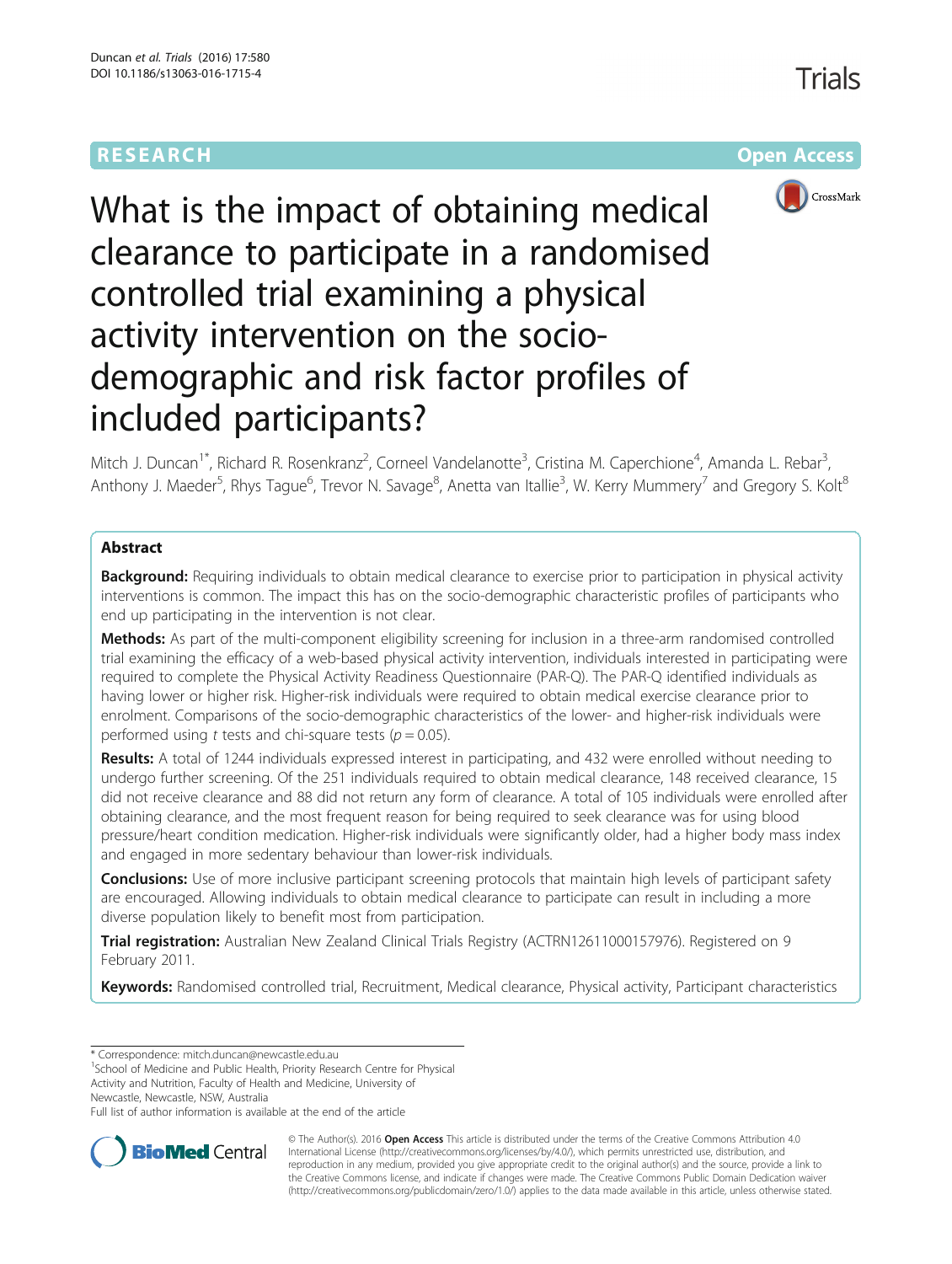# Background

Prior to enrolment in randomised controlled trials (RCTs) aimed at increasing physical activity levels, it is important to assess participants' level of risk regarding their ability to safely participate in and increase their level of activity [\[1](#page-5-0)]. The Physical Activity Readiness Questionnaire (PAR-Q), the PAR-Q+ and the Preexercise Screening Tool are commonly used for this purpose [[2](#page-5-0)–[4\]](#page-5-0). These instruments are designed to identify individuals who can safely participate in physical activity without obtaining further medical clearance and to identify higher-risk individuals who should seek medical clearance before increasing their physical activity [\[5](#page-5-0)].

In research settings, higher-risk individuals are often instructed to obtain medical clearance prior to enrolment in the studies [[2, 3\]](#page-5-0). Ensuring an individual's safety to increase their activity is a priority; however, preexercise screening tools can classify between 68.4% and 94.5% of individuals as higher risk, which, owing to the time and financial requirements associated with securing approval, can act as a deterrent to participation in physical activity [[1\]](#page-5-0). Further, the PAR-Q has been shown to disproportionally identify a high number of participants as high risk because of age, medication use or the presence of medical conditions that may benefit from participation in physical activity [[1](#page-5-0)]. This led to the development of the PAR-Q+, which is a valid instrument that provides additional screening to reduce the number of individuals classified as high risk who may benefit from physical activity and do not need to obtain additional medical clearance to participate [\[4, 5](#page-5-0)]. It is not well understood, however, how requiring individuals identified as higher risk to obtain medical clearance influences overall study sample characteristics during recruitment for RCTs. For example, some individuals identified as being at higher risk may obtain the necessary medical clearance and be enrolled in the RCT, which does not alter the socio-demographic or behavioural characteristics of included individuals. Alternatively, some higher-risk individuals may not have the time or financial resources to obtain the medical clearance and consequently may not be enrolled in the RCT, which may bias the characteristics of included participants. This is important because authors of reviews of physical activity interventions frequently report that participants are characterised by high proportions of female participants and individuals from higher socio-economic backgrounds (e.g., higher income, higher education levels), which limits the generalisability of results [\[6](#page-5-0)–[8](#page-5-0)]. Also, higher-risk individuals may be less physically active and may have higher chronic disease risk than lower-risk individuals, meaning that exclusion of higher-risk individuals may limit knowledge of intervention efficacy in populations that are in most need of intervention.

Therefore, the objective of this study was to examine differences in the socio-demographic and risk factor profiles of participants enrolled in an RCT examining a physical activity intervention who were identified as lower risk with the PAR-Q, and in those who identified as higher risk who subsequently obtained medical clearance to participate.

#### Methods

The WALK 2.0 trial is a three-arm RCT that examined the effectiveness of two web-based physical activity interventions relative to a paper-based logbook physical activity intervention. The full trial protocol and baseline description of participant characteristics have been reported elsewhere [\[9](#page-5-0), [10](#page-5-0)]. Briefly, participants were recruited from two regions in Australia (South Western Sydney, Central Queensland). The primary recruitment method was personalised invitation letters sent to an extract of individuals randomly selected from among the Australian Electoral Commission electoral roll in the study areas, supplemented with local print media advertisements, emails to university email lists, and people registered with the university as being interested in future research. Interested individuals were directed to a website to complete an online eligibility survey assessing Internet access status, age, physical activity level and the seven-item original PAR-Q [\[2](#page-5-0)]. Inclusion criteria were that participants be over 18 years of age, have Internet access, participate in <30 minutes of moderate to vigorous physical activity on 5 or more days of the week [\[11](#page-5-0)], not have an existing medical condition that contraindicated physical activity (assessed by the PAR-Q), and not have ever been a member of the existing 10,000 Steps program (i.e., the Web 1.0 group in this trial) [\[12\]](#page-5-0). Individuals who initially reported more than 150 minutes of physical activity per week were asked to complete a more detailed assessment of physical activity to determine eligibility in relation to their physical activity level [[13\]](#page-5-0). Individuals who completed the PAR-Q and answered "no" to all PAR-Q items were identified as lower risk, and individuals who answered "yes" to any PAR-Q questions were identified as higher risk and were required to obtain medical exercise clearance from their usual medical practitioner prior to enrolment in the study. All participants enrolled in the study completed an online survey of socio-demographics, physical activity [[14, 15](#page-5-0)] and quality of life, and had their height, weight and waist circumference measured [\[9, 10](#page-5-0)]. Participants wore an accelerometer (ActiGraph GT3X; ActiGraph, Pensacola, FL, USA) affixed using an elastic belt on the waist for 8 days, time spent sedentary (<100 counts/minute) and moderate to vigorous intensity physical activity (>1951 counts/minute) were determined on valid days (at least 600 minutes/day of wear time on at least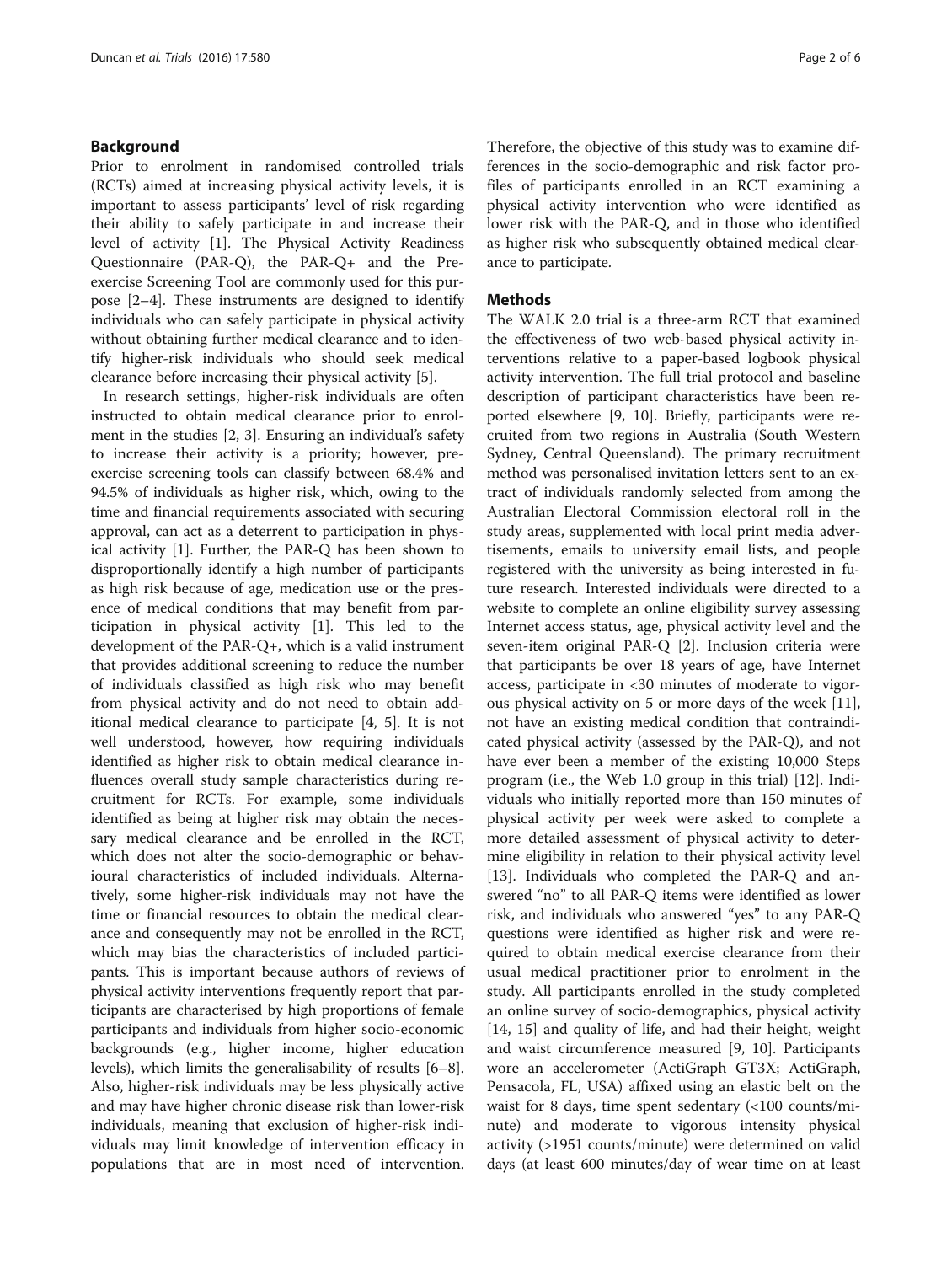5 days) [\[9](#page-5-0), [10](#page-5-0)]. All participants provided informed consent, and the study was approved by the host institution's human research ethics committee.

Comparisons between the socio-demographic characteristics, waist circumference, body mass index (BMI) and physical activity behaviours of participants who were enrolled in the study and who were identified as lower or higher risk were made using independent-samples t tests and chi-square tests for continuous and categorical variables, respectively. Where appropriate, data are reported as mean ± standard deviation, and statistical significance was set at 0.05.

# Results

A total of 1244 individuals completed the initial eligibility screening questionnaire, and 432 were deemed to be eligible and enrolled in the RCT (Fig. 1). Of the 576 individuals invited to undertake further screening, a total of 354 individuals were excluded from the RCT, including 14 who sought medical exercise clearance and were not approved by their medical practitioner, 22 who sought and received medical exercise clearance but were subsequently no longer interested in participating, and 1 who was physically inactive and sought medical exercise clearance and was not approved by their medical practitioner. Of the remaining 222 individuals who were subsequently enrolled in the trial, 95 sought and received medical exercise clearance, and 28 were physically inactive and received medical exercise clearance. No data were available for those individuals who were invited to obtain medical exercise clearance but who did not return medical exercise clearance, or for participants who did not complete either the induction or baseline assessment and were not subsequently enrolled in the trial.

The 105 participants who enrolled and completed baseline after obtaining medical exercise clearance, reported a total of 141 positive responses to all PAR-Q items. A total of 79 participants reported 1 positive

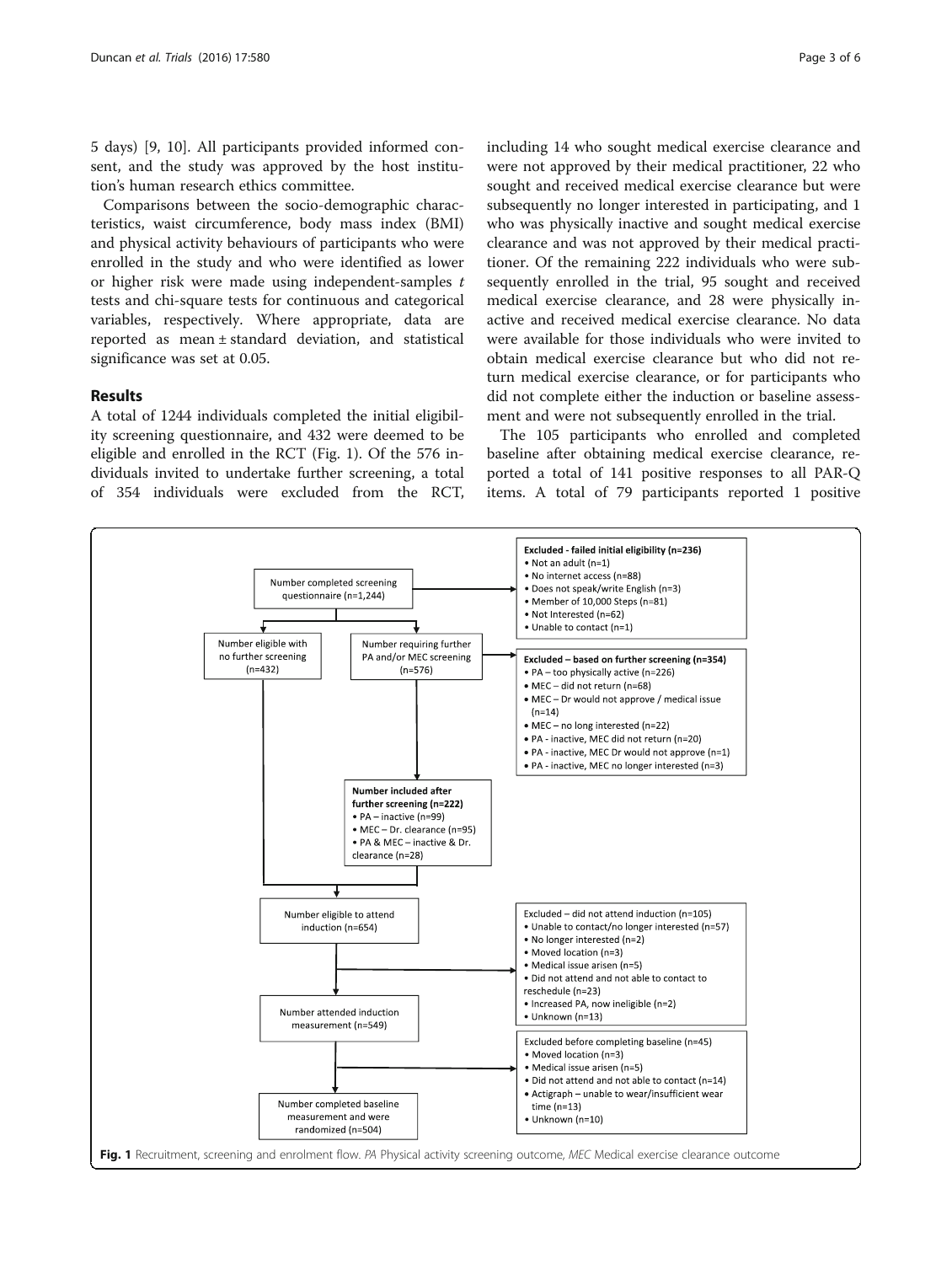|                                           | Overall sample               |             | Initially eligible         |             | Medical exercise clearance screened and<br>eligible |                   |           |
|-------------------------------------------|------------------------------|-------------|----------------------------|-------------|-----------------------------------------------------|-------------------|-----------|
|                                           | Number of subjects Mean (SD) | or %        | Number<br>of subjects or % | Mean (SD)   | Number of subjects                                  | Mean (SD)<br>or % | $p$ Value |
| Sex                                       |                              |             |                            |             |                                                     |                   |           |
| Male                                      | 176                          | 34.9%       | 129                        | 32.3%       | 47                                                  | 44.8%             |           |
| Female                                    | 328                          | 65.1%       | 270                        | 67.7%       | 58                                                  | 55.2%             | 0.017     |
| Age                                       | 504                          | 50.8 (13.1) | 399                        | 48.5 (12.8) | 105                                                 | 59.7 (10.1)       | 0.001     |
| Highest education level                   |                              |             |                            |             |                                                     |                   |           |
| Higher education <sup>a</sup>             | 171                          | 33.9%       | 140                        | 35.1%       | 31                                                  | 29.5%             |           |
| Trade/diploma                             | 193                          | 38.3%       | 158                        | 39.6%       | 35                                                  | 18.1%             |           |
| School education                          | 140                          | 27.8%       | 101                        | 25.3%       | 39                                                  | 37.1%             | 0.055     |
| Employment status                         |                              |             |                            |             |                                                     |                   |           |
| Full-time                                 | 234                          | 46.4%       | 191                        | 47.9%       | 43                                                  | 41.0%             |           |
| Part-time/casual                          | 111                          | 22.0%       | 99                         | 24.8%       | 12                                                  | 11.4%             |           |
| Otherb                                    | 159                          | 31.5%       | 109                        | 27.3%       | 50                                                  | 47.6%             | 0.001     |
| Occupational category <sup>c</sup>        |                              |             |                            |             |                                                     |                   |           |
| Professional                              | 159                          | 31.5%       | 134                        | 33.6%       | 25                                                  | 23.8%             |           |
| White collar                              | 102                          | 20.2%       | 85                         | 21.3%       | 17                                                  | 16.2%             |           |
| Blue collar                               | 31                           | 6.2%        | 27                         | 6.8%        | 4                                                   | 3.8%              |           |
| Other                                     | 53                           | 10.5%       | 44                         | 11.0%       | 9                                                   | 8.6%              |           |
| No response                               | 159                          | 31.5        | 109                        | 27.3%       | 50                                                  | 47.6%             | 0.003     |
| Weekly household<br>income/week           |                              |             |                            |             |                                                     |                   |           |
| $<$ \$1000                                | 140                          | 27.8%       | 99                         | 24.8%       | 41                                                  | 39.0%             |           |
| \$1000-\$1999                             | 146                          | 29.0%       | 122                        | 30.6%       | 24                                                  | 22.9%             |           |
| $$2000 - $5000 +$                         | 150                          | 29.8%       | 126                        | 31.6%       | 24                                                  | 22.9%             |           |
| No response                               | 68                           | 13.5%       | 52                         | 13.0%       | 16                                                  | 15.2%             | 0.017     |
| Weight, kg                                | 504                          | 81.9 (18.9) | 399                        | 81.1 (19.4) | 105                                                 | 84.9 (16.9)       | 0.063     |
| BMI, kg/m <sup>2</sup>                    | 504                          | 29.3 (5.9)  | 399                        | 29.0 (5.9)  | 105                                                 | 30.6 (5.7)        | 0.010     |
| <b>BMI</b> category                       |                              |             |                            |             |                                                     |                   |           |
| Underweight/normal weight 122             |                              | 24.2%       | 108                        | 27.1%       | 14                                                  | 13.3%             |           |
| Overweight                                | 179                          | 35.5%       | 140                        | 35.1%       | 39                                                  | 37.1%             |           |
| Obese                                     | 203                          | 40.3%       | 151                        | 37.8%       | 52                                                  | 49.5%             | 0.009     |
| Waist circumference, cm <sup>d</sup>      | 469                          | 99.9 (14.3) | 372                        | 98.8 (14.5) | 97                                                  | 103.9 (13.0)      | 0.002     |
| Waist circumference category <sup>d</sup> |                              |             |                            |             |                                                     |                   |           |
| Healthy                                   | 67                           | 14.3%       | 56                         | 15.1%       | 11                                                  | 11.3%             |           |
| Risky                                     | 101                          | 21.5%       | 88                         | 23.7%       | 13                                                  | 13.4%             |           |
| High risk                                 | 301                          | 64.2%       | 228                        | 61.3%       | 73                                                  | 75.3%             | 0.033     |
| Self-reported physical activity           |                              |             |                            |             |                                                     |                   |           |
| No reported activity                      | 32                           | 6.3%        | 26                         | 6.5%        | $6\,$                                               | 5.7%              |           |
| Insufficient activity                     | 256                          | 50.8%       | 207                        | 51.9%       | 49                                                  | 46.7%             |           |
| Sufficient activity                       | 216                          | 42.9%       | 166                        | 41.6%       | 50                                                  | 47.6%             | 0.540     |

<span id="page-3-0"></span>Table 1 Socio-demographic and behavioural characteristics of participants determined to be eligible with and without being required to obtain medical exercise clearance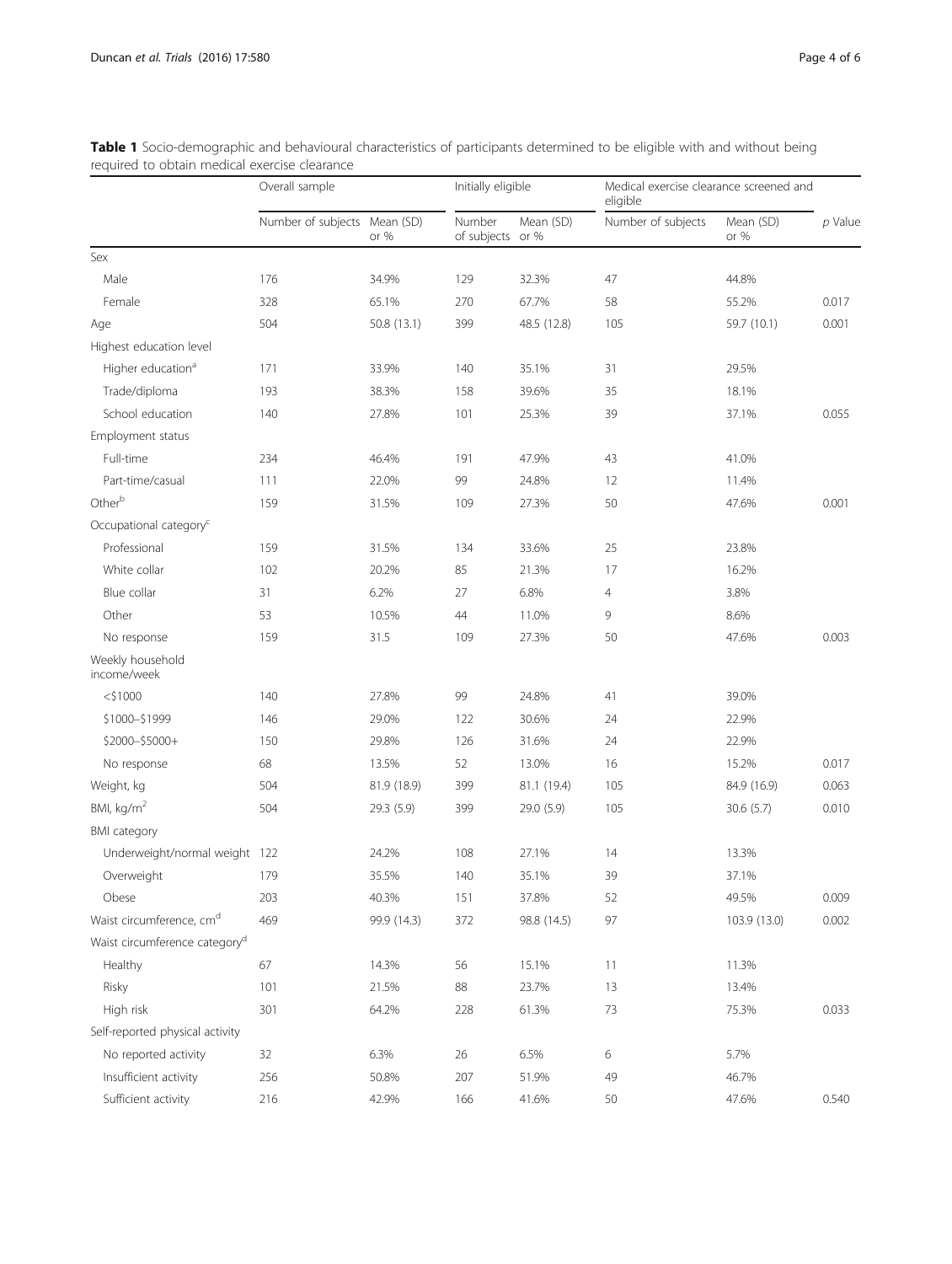| Objective physical activity                          |     |                     |     |                    |    |                 |       |  |  |  |  |  |
|------------------------------------------------------|-----|---------------------|-----|--------------------|----|-----------------|-------|--|--|--|--|--|
| Minutes of sedentary<br>behaviour                    | 465 | 535.2 (83.8)        | 367 | 530.9 (83.1)       | 98 | 551.4 (84.9)    | 0.031 |  |  |  |  |  |
| Average daily number<br>of steps                     | 465 | 7247.6 (2424.3) 367 |     | 7350.3 (2416.9) 98 |    | 6863.0 (2425.6) | 0.077 |  |  |  |  |  |
| Minutes of moderate to<br>vigorous physical activity | 465 | 24.0 (18.2)         | 367 | 24.5 (18.5)        | 98 | 22.0 (17.2)     | 0.218 |  |  |  |  |  |

Table 1 Socio-demographic and behavioural characteristics of participants determined to be eligible with and without being required to obtain medical exercise clearance (Continued)

**BMI Body mass index** 

<sup>a</sup>Highest education includes higher education (bachelor's degree), graduate diploma/certificate, postgraduate; trade/diploma (certificate, diploma, advanced diploma); school education (high school)

**bOther employment includes unemployed, retired, student, home duties, pensioner** 

c Occupation: professional includes professional, manager; white collar includes community and personal service workers, clerical and administrative, sales; blue collar includes technical and trade worker, operator, driver, manual labourer; other includes taxi driver, telephone interviewer, cashier, grazier, multiple jobs  $<sup>d</sup>$ The number of participants for waist circumference does not total 504, owing to missing data for this variable</sup>

response, 19 reported 2 positive responses, 5 reported 3 positive responses, 1 reported 4 positive responses, and 1 reported 5 positive responses. The most frequently reported PAR-Q item with a positive response was currently taking prescribed medication for blood pressure or heart condition ( $n = 85$ ), followed by bone or joint problems ( $n = 20$ ), lose balance because of dizziness/lose consciousness  $(n = 14)$ , only able to undertake physical activity recommended by a doctor  $(n = 9)$ , reported chest pain while undertaking physical activity  $(n = 6)$ , reported chest pain while not undertaking physical activity  $(n =$ 6), and any other reason why they should not undertake physical activity  $(n = 1)$ .

Table [1](#page-3-0) provides a comparison of the sociodemographic and risk factor profiles of participants who were identified as lower and higher risk. Higher-risk individuals were significantly more likely to be male and older, less likely to be employed full-time and employed in professional occupations, and more likely to report incomes < \$1000 per week. Higher-risk individuals had significantly higher average BMI, were more likely to be classified as obese, had a higher average waist circumference, and engaged in more minutes of daily sedentary behaviour compared with those identified as lower risk.

## **Discussion**

The WALK 2.0 trial provided individuals who were identified as higher risk with an opportunity to obtain medical clearance to enrol in the trial. The additional screening resulted in a group of significantly older men, with a lower socio-economic position, who were at higher risk of chronic disease (as determined by BMI, waist circumference and sedentary behaviour) to be included in the trial. Whilst the additional screening process was resource- and time-intensive for both the participants and the research team, it was advantageous because it resulted in a more diverse group of participants who are more in need of a physical activity intervention and who may thus also benefit more from participating in the study. The greater diversity of participants subsequently included in the trial is important, given that reviews of RCTs identify that participants are typically female and from higher socio-economic backgrounds [\[6](#page-5-0)–[8\]](#page-5-0).

However, 68 potential participants did not obtain a medical exercise clearance, and 22 potential participants who were required to obtain a medical exercise clearance did not obtain clearance, because they were no longer interested in participating in the trial. The impact of potentially including these participants in the trial is unknown. It is likely that the added barrier of having to go to a medical practitioner to seek clearance was too great for these participants. Further, 549 (83.9%) of the 654 participants eligible to attend an induction assessment actually attended the induction assessment, and 504 (91.8%) of the 549 participants attending the induction assessment actually completed baseline assessments. The omission of these individuals from the profile of participants included in the trial is unknown because no data are available for these individuals.

The WALK 2.0 trial used the original PAR-Q instrument, which is acknowledged to identify a high proportion of individuals who, after additional screening, can undertake physical activity [\[1, 4, 5\]](#page-5-0). The high proportions of individuals identified as high risk contributed to the development of the PAR-Q+, which can be used in combination with the ePARmed-X+ if additional screening is necessary to identify if individuals do in fact require medical clearance prior to participation in physical activity or if they can commence physical activity without medical clearance [\[4](#page-5-0), [5\]](#page-5-0). The potential benefit of using these instruments for screening in RCTs is supported by the number of participants in the present study who were required to obtain medical exercise clearance and received it, and also that these newer instruments are reported to identify only 1% of individuals for additional medical screening [\[16\]](#page-5-0).